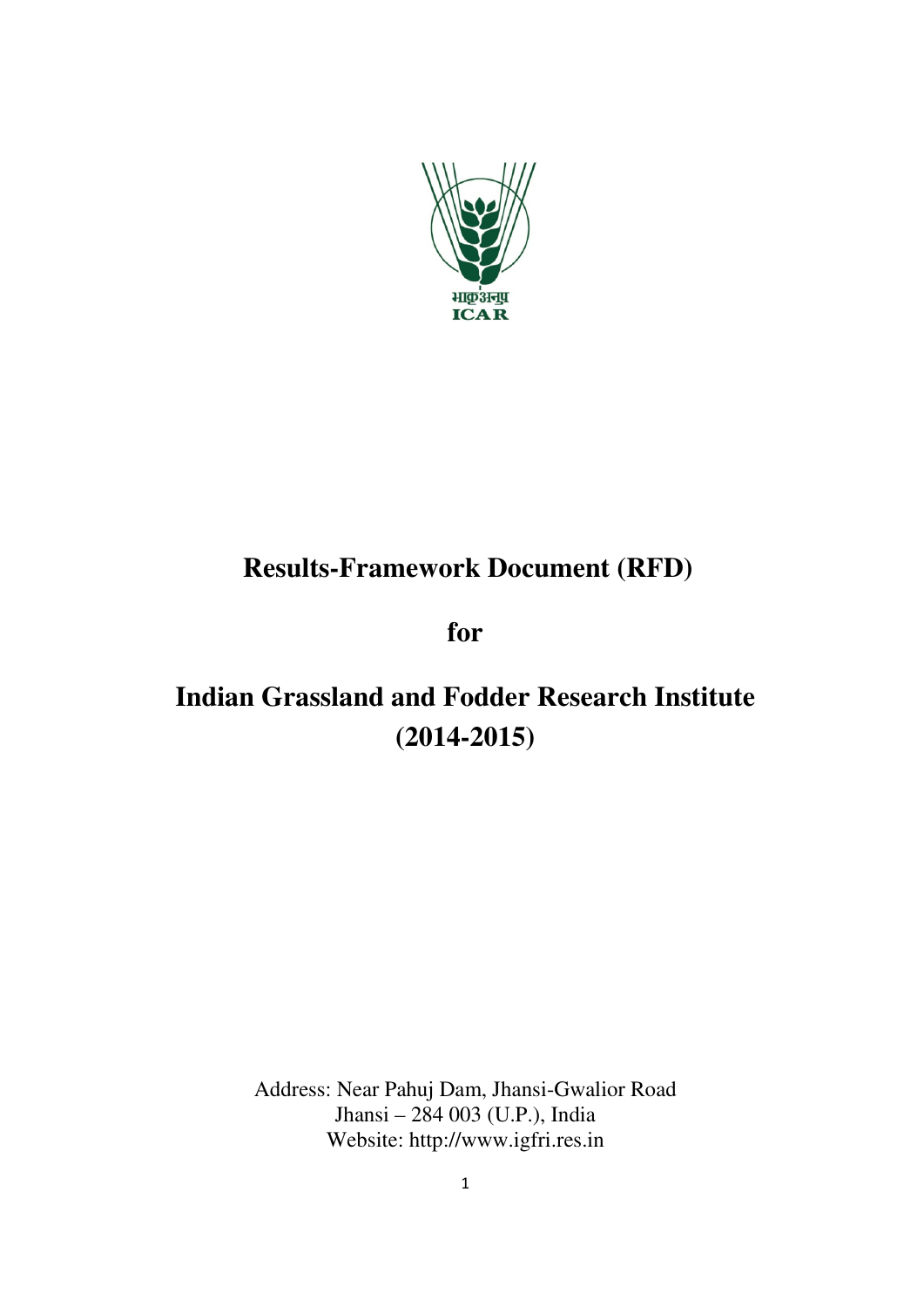## **Section 1: Vision, Mission, Objectives and Functions**

#### **Vision**

Meeting the technological requirement of forage production and feeding systems for high livestock productivity with improved cultivars, eco-sustainable production, feeding and processing technologies

#### **Mission**

Generating and disseminating technologies for enhanced quality of forage and livestock productivity in socio-economic and environmental perspectives

#### **Objectives**

- 1. Enhancement in forage productivity
- 2. Efficient utilization of forage resources for enhancing livestock productivity
- 3. Technology dissemination and capacity building

#### **Functions**

- Collection, evaluation, documentation and conservation of forage genetic resources.
- Basic and strategic research on improvement, production and utilization of fodder crops and grasslands.
- Coordinating and collating research work on forages and grasslands.
- Providing consultancy and expertise in the area of forages and grasslands.
- Technology transfer and human resource development.
- To coordinate multi-location testing programmes at the national level for identification of appropriate varieties and production technologies for different agro-ecological conditions.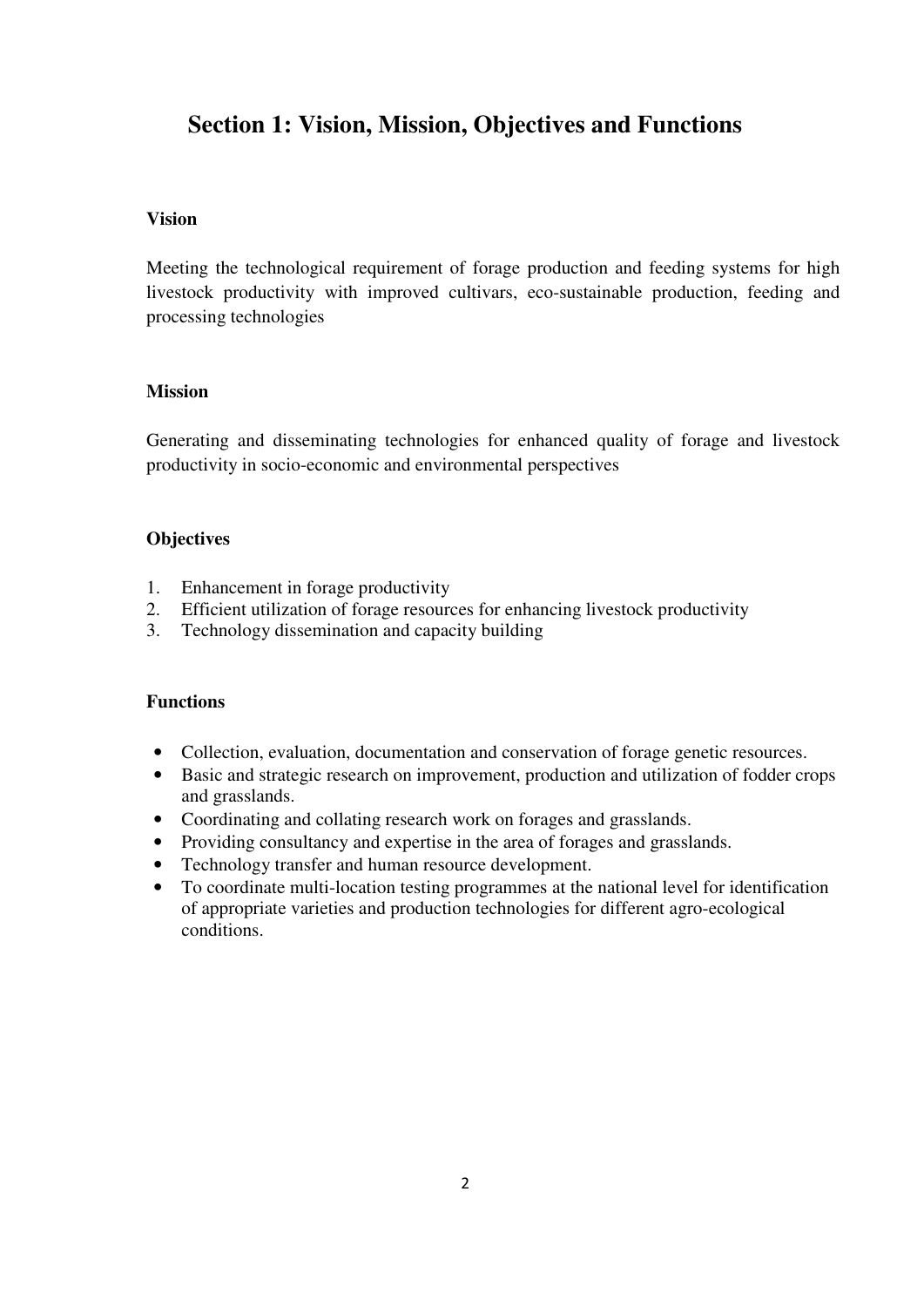| S.No. | <b>Objectives</b>                        | Weight | <b>Actions</b>                                   | <b>Success Indicators</b>                                       | Unit      | Weig           | <b>Target / Criteria Value</b> |                     |                |                |                |
|-------|------------------------------------------|--------|--------------------------------------------------|-----------------------------------------------------------------|-----------|----------------|--------------------------------|---------------------|----------------|----------------|----------------|
|       |                                          |        |                                                  |                                                                 |           | ht             | <b>Excellent</b>               | <b>Very</b><br>good | Good           | Fair           | Poor           |
|       |                                          |        |                                                  |                                                                 |           |                | $100\%$                        | 90%                 | 80%            | 70%            | 60%            |
| 1.    | Enhancement<br>in forage<br>productivity | 52     | Evaluation of<br>genetic material                | Breeding and<br>germplasm lines<br>evaluated                    | No.       | 8              | 210                            | 175                 | 140            | 105            | 70             |
|       |                                          |        |                                                  | Entries tested in AICRP<br>trials for multi-location<br>testing | No.       | $\overline{5}$ | 104                            | 87                  | 70             | 53             | 36             |
|       |                                          |        |                                                  | Lines identified for<br>unique traits                           | No.       | $\overline{4}$ | 12                             | 10                  | 8              | 6              | $\overline{4}$ |
|       |                                          |        | Development of<br>improved<br>cultivars          | Entries contributed for<br><b>AICRP</b> multi-location<br>trial | No.       | 5              | 14                             | 12                  | 10             | 8              | 6              |
|       |                                          |        |                                                  | Varieties identified for<br>release                             | No.       | $\overline{4}$ | 6                              | 5                   | $\overline{4}$ | 3              | $\overline{2}$ |
|       |                                          |        | Seed production<br>programme                     | Breeder seed produced                                           | <b>MT</b> | 12             | 101.8                          | 84.8                | 67.8           | 50.8           | 33.8           |
|       |                                          |        |                                                  | Truthfully labelled seed<br>produced                            | MT        | $\overline{4}$ | 34.2                           | 28.5                | 22.8           | 17.1           | 11.4           |
|       |                                          |        | Development of<br>new production<br>technologies | Forage production<br>technologies tested                        | No.       | 10             | 6                              | 5                   | $\overline{4}$ | $\overline{3}$ | $\overline{2}$ |

**Section 2: Inter se priorities among Key Objectives, Success indicators and Targets**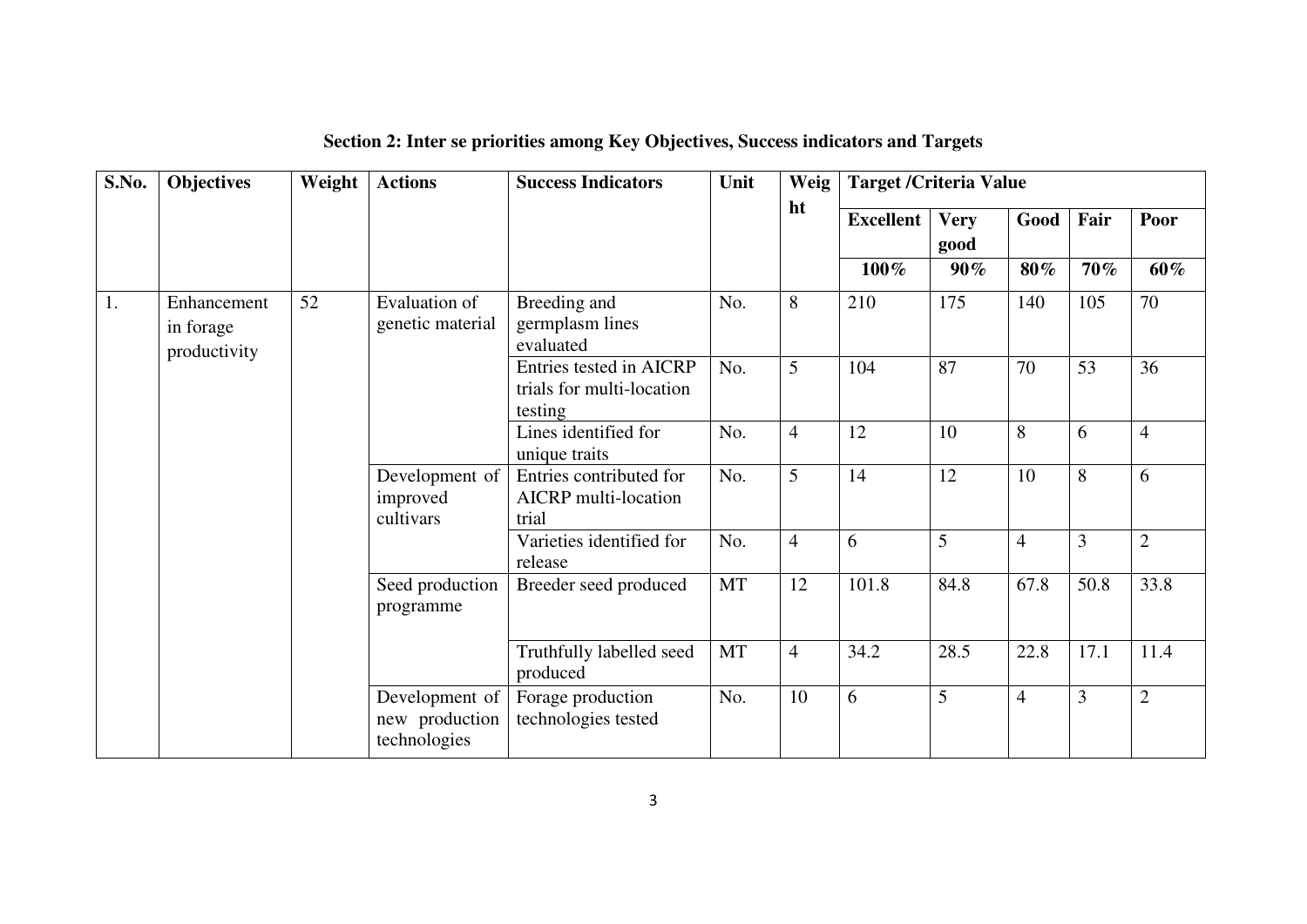| $\overline{2}$ . | Efficient      | $\overline{18}$ | Development of             | Feeding systems tested  | No.  | 8              | 6              | 5              | $\overline{4}$ | $\overline{3}$ | $\overline{2}$ |
|------------------|----------------|-----------------|----------------------------|-------------------------|------|----------------|----------------|----------------|----------------|----------------|----------------|
|                  |                |                 |                            |                         |      |                |                |                |                |                |                |
|                  | utilization of |                 | feeding and                |                         |      |                |                |                |                |                |                |
|                  | forage         |                 | post harvest               | Post harvest technology | No.  | $\overline{7}$ | $\overline{4}$ | $\overline{3}$ | $\overline{2}$ | $\mathbf{1}$   | $\overline{0}$ |
|                  | resources for  |                 | technology                 | tested                  |      |                |                |                |                |                |                |
|                  | enhancing      |                 |                            | Technologies            | No.  | 3              | 3              | $\overline{2}$ | $\mathbf{1}$   | $\overline{0}$ | $\overline{0}$ |
|                  | livestock      |                 |                            | recommended             |      |                |                |                |                |                |                |
|                  | productivity   |                 |                            |                         |      |                |                |                |                |                |                |
| 3.               | Technology     | 10              | Demonstrations             | Fodder Technology       | No.  | 6              | 1314           | 1095           | 876            | 657            | 438            |
|                  | dissemination  |                 | conducted                  | Demonstrations (FTDs)   |      |                |                |                |                |                |                |
|                  | and capacity   |                 |                            | conducted               |      |                |                |                |                |                |                |
|                  | building       |                 | Farmers/Extensi            | Trainings organized     | No.  | $\overline{4}$ | $\overline{7}$ | 6              | 5              | $\overline{4}$ | 3              |
|                  |                |                 | on official                |                         |      |                |                |                |                |                |                |
|                  |                |                 | training                   |                         |      |                |                |                |                |                |                |
|                  |                |                 | programmes                 |                         |      |                |                |                |                |                |                |
|                  |                |                 | organized                  |                         |      |                |                |                |                |                |                |
|                  | Publication/   | $\overline{5}$  | Publication of             | Research articles       | No.  | $\overline{3}$ | 26             | 22             | 18             | 14             | 10             |
|                  | Documentation  |                 | the research               | published               |      |                |                |                |                |                |                |
|                  |                |                 | articles in the            |                         |      |                |                |                |                |                |                |
|                  |                |                 | journals having            |                         |      |                |                |                |                |                |                |
|                  |                |                 | the NAAS                   |                         |      |                |                |                |                |                |                |
|                  |                |                 | rating of 6.0<br>and above |                         |      |                |                |                |                |                |                |
|                  |                |                 | Timely                     | <b>Annual Report</b>    | Date | $\overline{2}$ | 30.06.20       | 02.07.2        | 04.07          | 07.07          | 09.07.2        |
|                  |                |                 | publication of             | published               |      |                | 14             | 014            | .2014          | .2014          | 014            |
|                  |                |                 | the Institute              |                         |      |                |                |                |                |                |                |
|                  |                |                 | <b>Annual Report</b>       |                         |      |                |                |                |                |                |                |
|                  |                |                 | $(2013 - 2014)$            |                         |      |                |                |                |                |                |                |
|                  | Fiscal         | $\overline{2}$  | Utilization of             | Plan fund utilized      | $\%$ | $\overline{2}$ | 98             | 96             | 94             | 92             | 90             |
|                  | resource       |                 | released plan              |                         |      |                |                |                |                |                |                |
|                  | management     |                 | fund                       |                         |      |                |                |                |                |                |                |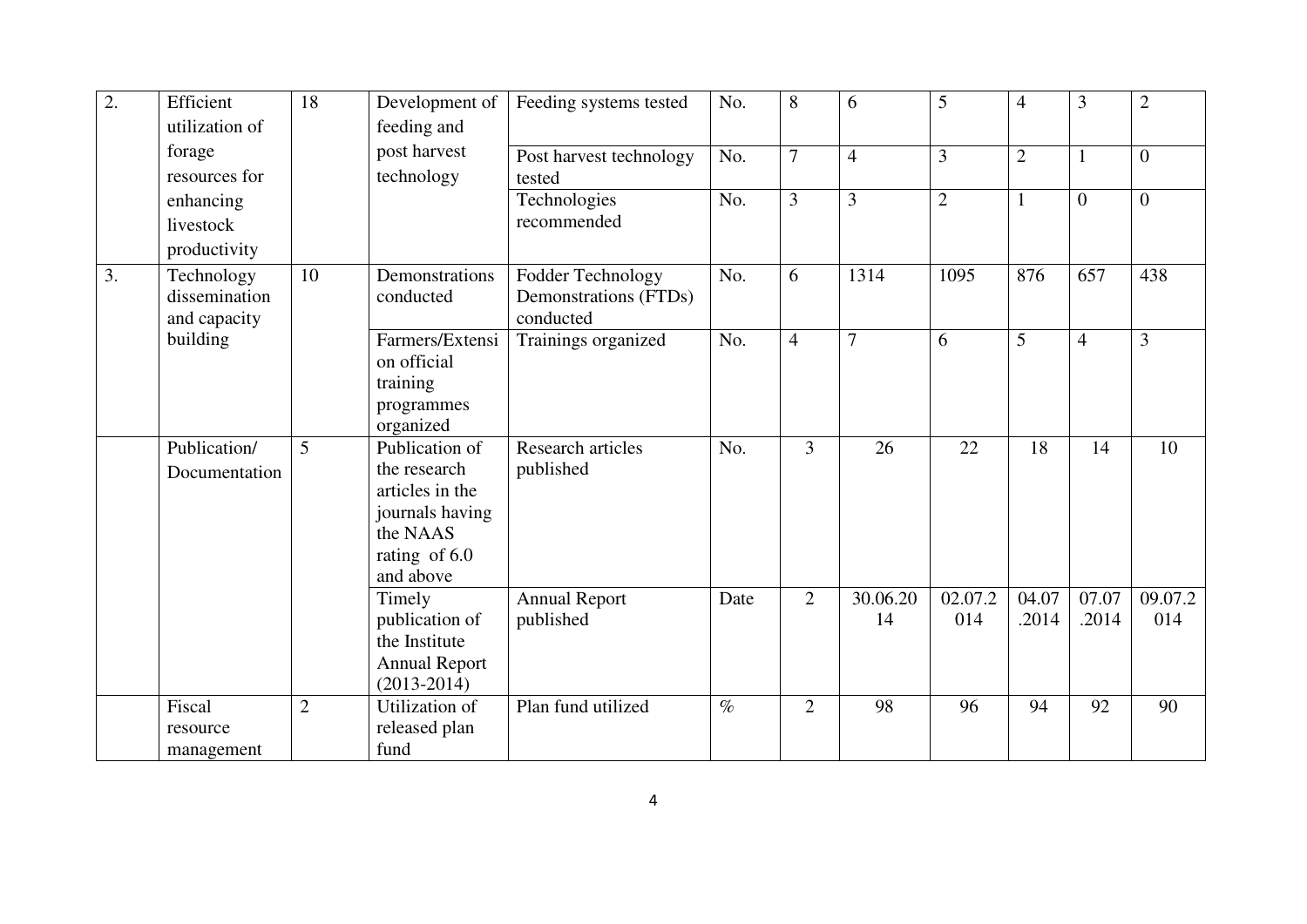|       | Efficient      | 3              | Timely                              | On-time submission   | Date | $\overline{2}$ | May 15,       | May           | May         | May                    | May         |
|-------|----------------|----------------|-------------------------------------|----------------------|------|----------------|---------------|---------------|-------------|------------------------|-------------|
|       | functioning of |                | submission of                       |                      |      |                | 2014          | 16,<br>2014   | 19,<br>2014 | 20,<br>2014            | 21,<br>2014 |
|       | the RFD        |                | draft RFD                           |                      |      |                |               |               |             |                        |             |
|       | system         |                | 2014-2015 for                       |                      |      |                |               |               |             |                        |             |
|       |                |                | approval                            |                      |      |                |               |               |             |                        |             |
|       |                |                | Timely                              | On-time submission   | Date | $\mathbf{1}$   | May, 1        | May 2         | May         | May                    | May 7       |
|       |                |                | submission of                       |                      |      |                | 2014          | 2014          | 5           | 6                      | 2014        |
|       |                |                | results for                         |                      |      |                |               |               | 2014        | 2014                   |             |
|       |                |                | 2013-2014                           |                      |      |                |               |               |             |                        |             |
|       | Enhanced       | 3              | Rating from                         | Degree of            | $\%$ | $\overline{2}$ | 100           | 95            | 90          | 85                     | 80          |
|       | Transparency / |                | Independent                         | implementation of    |      |                |               |               |             |                        |             |
|       | Improved       |                | Audit of                            | commitments in CCC   |      |                |               |               |             |                        |             |
|       | Service        |                | implementation                      |                      |      |                |               |               |             |                        |             |
|       | delivery of    |                | of Citizens' /<br>Clients' Charter  |                      |      |                |               |               |             |                        |             |
|       | Ministry/Depar |                | (CCC)                               |                      |      |                |               |               |             |                        |             |
| tment |                |                | Independent                         | Degree of success in | $\%$ | $\mathbf{1}$   | 100           | 95            | 90          | 85                     | 80          |
|       |                |                | Audit of                            | implementing GRM     |      |                |               |               |             |                        |             |
|       |                |                | implementation                      |                      |      |                |               |               |             |                        |             |
|       |                |                | of Grievance                        |                      |      |                |               |               |             |                        |             |
|       |                |                | Redress                             |                      |      |                |               |               |             |                        |             |
|       |                |                | Management                          |                      |      |                |               |               |             |                        |             |
|       | Administrative | $\overline{7}$ | (GRM) system                        |                      |      |                |               |               | Nov.        |                        | Nov.5       |
|       |                |                | Update                              | Date                 | Date | $\overline{2}$ | Nov.1<br>2014 | Nov.2<br>2014 | 3           | Nov.<br>$\overline{4}$ | 2014        |
|       | Reforms        |                | organizational<br>strategy to align |                      |      |                |               |               | 2014        | 2014                   |             |
|       |                |                | with revised                        |                      |      |                |               |               |             |                        |             |
|       |                |                | priorities                          |                      |      |                |               |               |             |                        |             |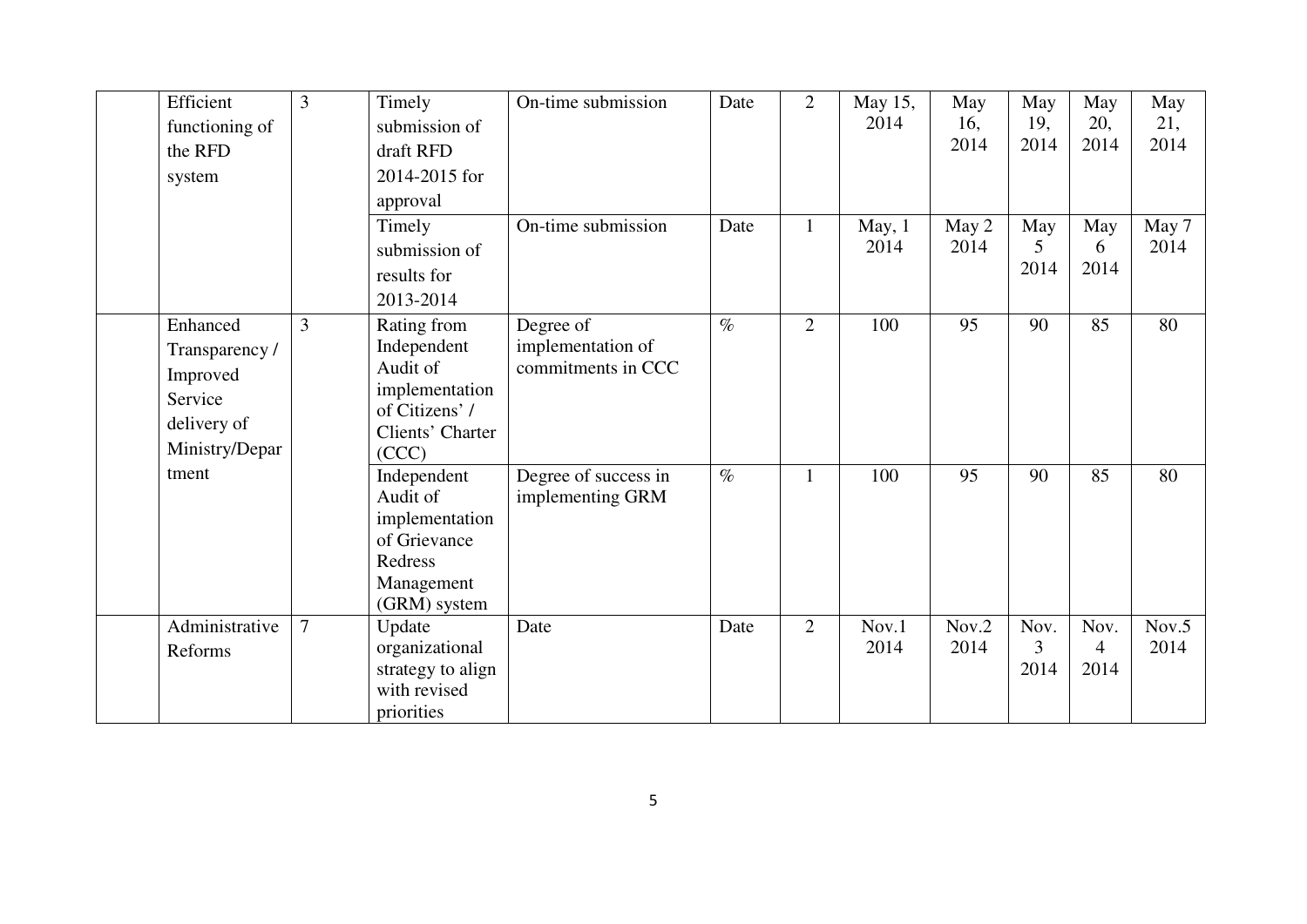|  | Implementation      | % of implementation | $\%$ |                | 100 | 90 | 80 | 70 | 60 |
|--|---------------------|---------------------|------|----------------|-----|----|----|----|----|
|  | of agreed           |                     |      |                |     |    |    |    |    |
|  | milestones of       |                     |      |                |     |    |    |    |    |
|  | approved            |                     |      |                |     |    |    |    |    |
|  | Mitigating          |                     |      |                |     |    |    |    |    |
|  | Strategies for      |                     |      |                |     |    |    |    |    |
|  | Reduction of        |                     |      |                |     |    |    |    |    |
|  | potential risk of   |                     |      |                |     |    |    |    |    |
|  | corruption          |                     |      |                |     |    |    |    |    |
|  | $(MSC)$ .           |                     |      |                |     |    |    |    |    |
|  | Implementation      | % of implementation | $\%$ | $\overline{2}$ | 100 | 95 | 90 | 85 | 80 |
|  | of agreed           |                     |      |                |     |    |    |    |    |
|  | milestones for      |                     |      |                |     |    |    |    |    |
|  | <b>ISO 9001</b>     |                     |      |                |     |    |    |    |    |
|  | Implementation      | % of implementation | $\%$ | $\overline{2}$ | 100 | 90 | 80 | 70 | 60 |
|  | of milestones of    |                     |      |                |     |    |    |    |    |
|  | approved            |                     |      |                |     |    |    |    |    |
|  | Innovation          |                     |      |                |     |    |    |    |    |
|  | <b>Action Plans</b> |                     |      |                |     |    |    |    |    |
|  | (IAPs).             |                     |      |                |     |    |    |    |    |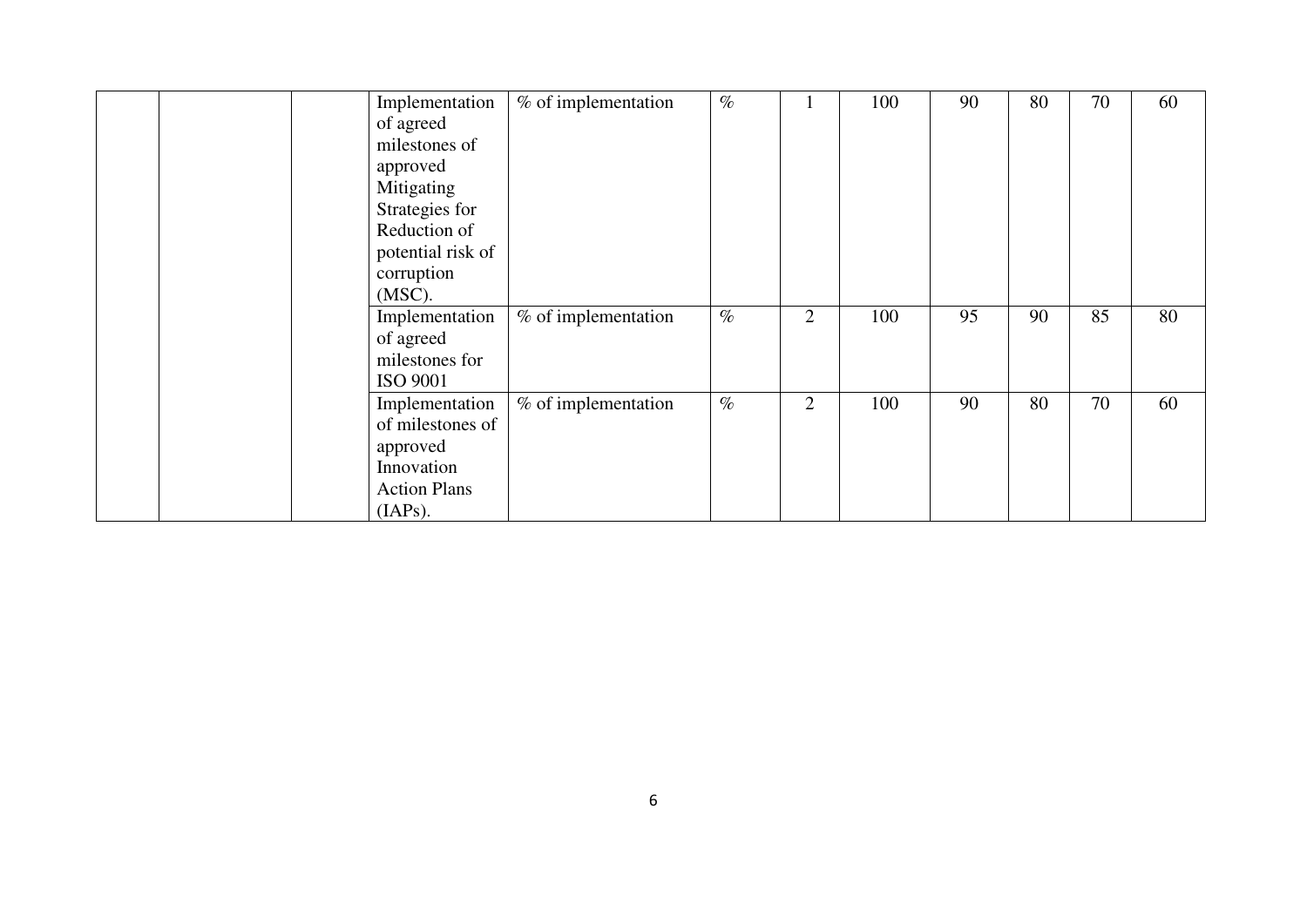| S.No. | Objective (s)                            | Action(s)                               | <b>Success</b><br>Indicator(s)                                            | Unit      | <b>Actual</b><br>value for<br>FY 12-13 | <b>Actual</b><br>value for<br><b>FY13-14</b> | <b>Target</b><br>value for<br>FY 14-15 | Projected<br>value for<br>FY 15-16 | Projected<br>value for<br><b>FY 16-17</b> |
|-------|------------------------------------------|-----------------------------------------|---------------------------------------------------------------------------|-----------|----------------------------------------|----------------------------------------------|----------------------------------------|------------------------------------|-------------------------------------------|
| 1.    | Enhancement in<br>forage<br>productivity | Evaluation of<br>genetic material       | Breeding and<br>germplasm lines<br>evaluated                              | No.       | 90                                     | 236                                          | 175                                    | 185                                | 195                                       |
|       |                                          |                                         | Entries tested in<br><b>AICRP</b> trials for<br>multi-location<br>testing | No.       | 70                                     | 115                                          | 87                                     | 92                                 | 97                                        |
|       |                                          |                                         | Lines identified<br>for unique traits                                     | No.       | 10                                     | 12                                           | 10                                     | 12                                 | 14                                        |
|       |                                          | Development of<br>improved<br>cultivars | Entries<br>contributed for<br>AICRP multi-<br>location trial              | No.       | $\overline{7}$                         | 29                                           | 12                                     | 15                                 | 18                                        |
|       |                                          |                                         | Varieties<br>identified for<br>release                                    | No.       | 6                                      | 9                                            | 5                                      | 6                                  | $\overline{7}$                            |
|       |                                          | Seed production<br>programme            | Breeder seed<br>produced                                                  | MT        | 115.0                                  | 87.5                                         | 84.8                                   | 94.8                               | 104.8                                     |
|       |                                          |                                         | Truthfully<br>labelled seed<br>produced                                   | <b>MT</b> | 25.0                                   | 32.5                                         | 28.5                                   | 30.5                               | 32.5                                      |

### **Section 3: Trend Values of the Success Indicators**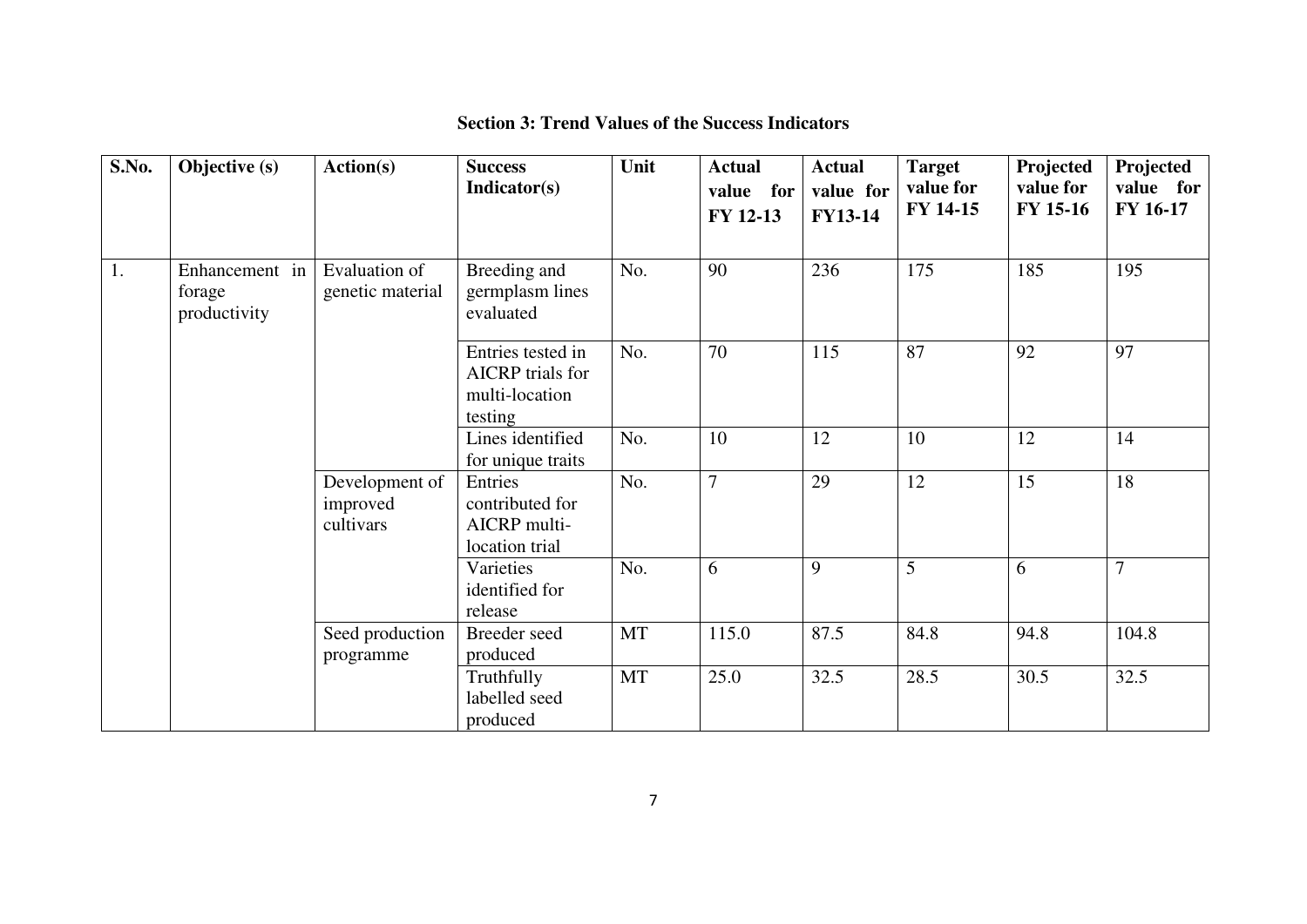|    |                                                         | Development of<br>new production<br>technologies                                                               | Forage production<br>technologies<br>tested                | No.  | $\overline{3}$           | 5              | 5              | 6              | $\overline{7}$ |
|----|---------------------------------------------------------|----------------------------------------------------------------------------------------------------------------|------------------------------------------------------------|------|--------------------------|----------------|----------------|----------------|----------------|
| 2. | Efficient<br>utilization<br>of                          | Development of<br>feeding and post                                                                             | Feeding systems<br>tested                                  | No.  | 5                        | 6              | 5              | 6              | $\overline{7}$ |
|    | forage resources<br>for<br>enhancing                    | harvest<br>technology                                                                                          | Post harvest<br>technology tested                          | No.  | $\overline{2}$           | 5              | 3              | $\overline{4}$ | 5              |
|    | livestock<br>productivity                               |                                                                                                                | Technologies<br>recommended                                | No.  | $\overline{2}$           | $\overline{2}$ | $\overline{2}$ | $\overline{2}$ | 3              |
| 3. | Technology<br>dissemination<br>and capacity<br>building | Demonstrations<br>conducted                                                                                    | Fodder<br>Technology<br>Demonstrations<br>(FTDs) conducted | No.  | 1043                     | 1250           | 1095           | 1195           | 1295           |
|    |                                                         | Farmers/<br>Extension<br>officials training<br>programmes<br>organized                                         | Trainings<br>organized                                     | No.  | 6                        | 9              | 6              | $\overline{7}$ | 9              |
|    | Publication/<br>Documentation                           | Publication of<br>the research<br>articles in the<br>journals having<br>the NAAS<br>rating of 6.0<br>and above | Research articles<br>published                             | No.  | 24                       | 25             | 22             | 24             | 26             |
|    |                                                         | Timely<br>publication of<br>the Institute<br><b>Annual Report</b><br>$(2013 - 2014)$                           | <b>Annual Report</b><br>published                          | Date | $\overline{\phantom{a}}$ |                | 02.07.2014     |                | $\overline{a}$ |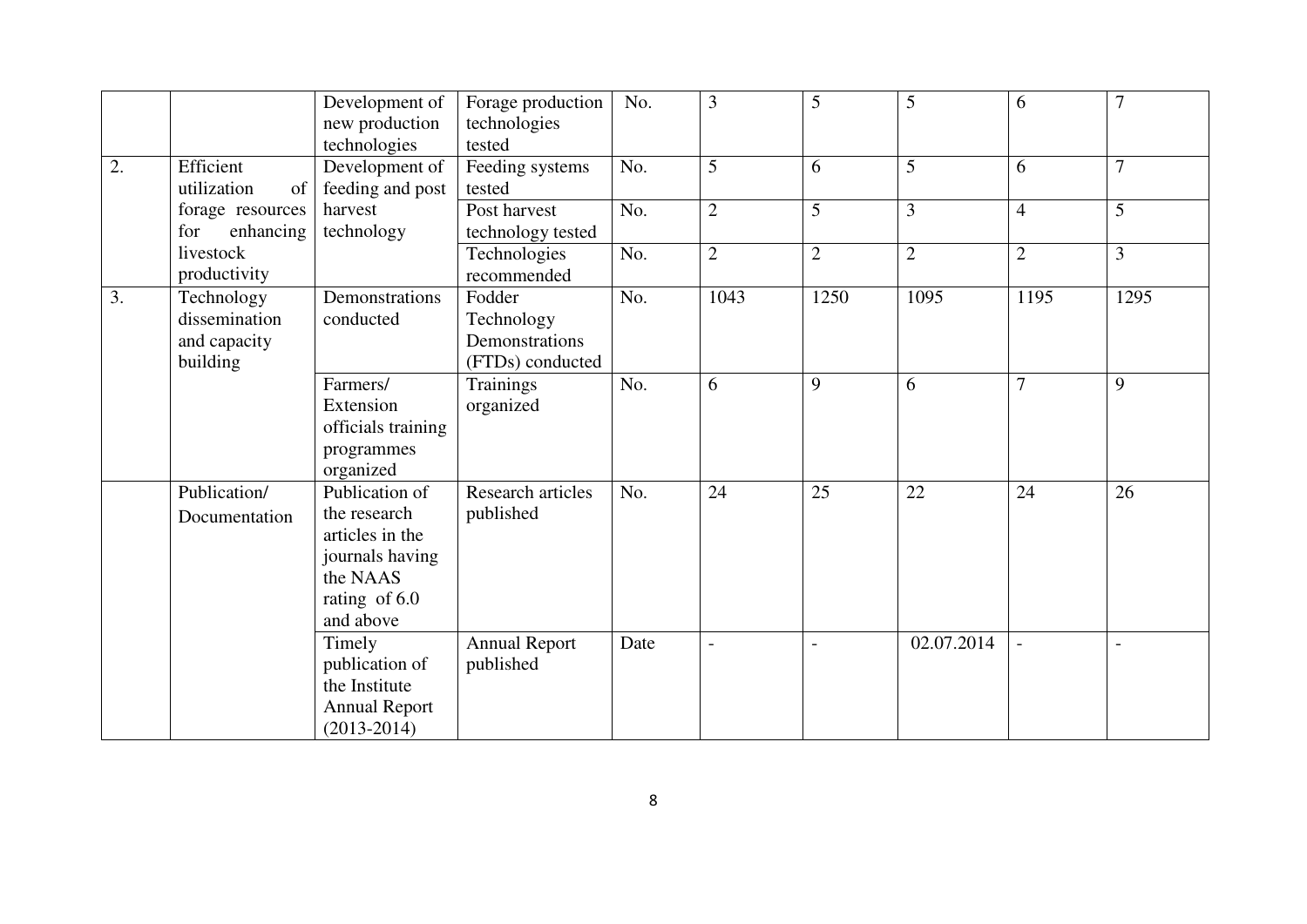| Fiscal resource<br>management                                                       | Utilization of<br>released plan<br>fund                                                                 | Plan fund utilized                                             | $\%$            | 100                      | 96                       | 96              | 98                       | 100            |
|-------------------------------------------------------------------------------------|---------------------------------------------------------------------------------------------------------|----------------------------------------------------------------|-----------------|--------------------------|--------------------------|-----------------|--------------------------|----------------|
| Efficient<br>functioning of<br>the RFD system                                       | Timely<br>submission of<br>RFD (2014-15)<br>for approval                                                | On-time<br>submission                                          | Date            | $\overline{a}$           | $\overline{\phantom{a}}$ | May 16,<br>2014 | $\blacksquare$           | $\overline{a}$ |
|                                                                                     | Timely<br>submission of<br>results for RFD<br>$(2013-14)$                                               | On-time<br>submission                                          | Date            | $\overline{a}$           | $\overline{a}$           | May 2,2014      |                          | $\overline{a}$ |
| Enhanced<br>Transparency /<br>Improved<br>Service delivery<br>of<br>Ministry/Depart | Rating from<br>Independent<br>Audit of<br>implementation<br>of Citizens' /<br>Clients' Charter<br>(CCC) | Degree of<br>implementation of<br>commitments in<br><b>CCC</b> | $\overline{\%}$ | $\overline{a}$           | $\overline{a}$           | $\overline{95}$ | $\overline{a}$           | $\overline{a}$ |
| ment                                                                                | Independent<br>Audit of<br>implementation<br>of Grievance<br>Redress<br>Management<br>(GRM) system      | Degree of success<br>in implementing<br><b>GRM</b>             | $\overline{\%}$ | $\overline{a}$           | $\overline{\phantom{a}}$ | 95              | $\blacksquare$           |                |
| Administrative<br>Reforms                                                           | Update<br>organizational<br>strategy to align<br>with revised<br>priorities                             | Date                                                           | Date            | $\overline{\phantom{a}}$ | $\overline{\phantom{0}}$ | Nov.2,<br>2014  | $\overline{\phantom{a}}$ | $\overline{a}$ |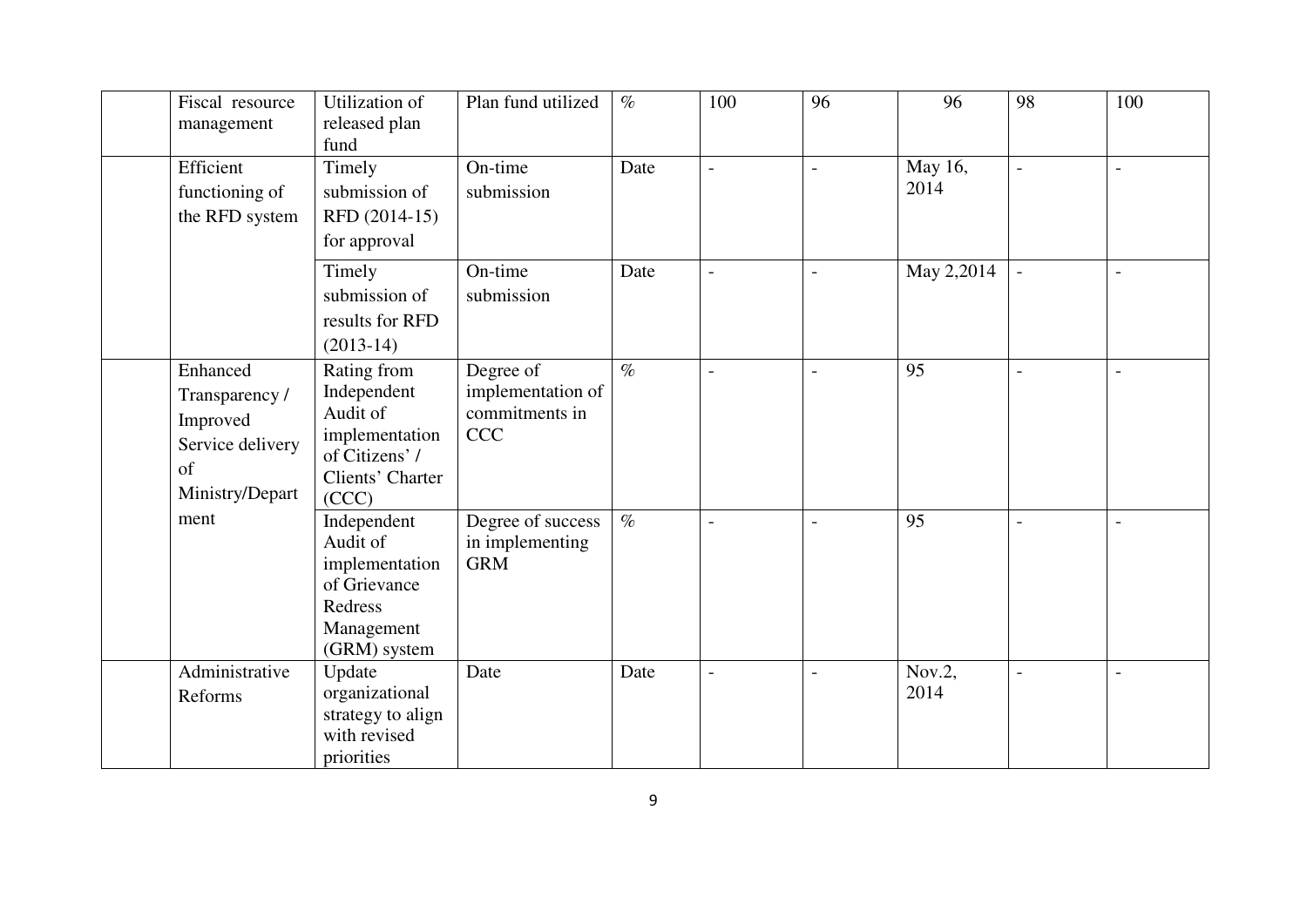|  | Implementation      | $%$ of         | $\%$ | $\overline{a}$ | $\overline{\phantom{0}}$ | 90 | $\overline{\phantom{a}}$ | $\overline{a}$ |
|--|---------------------|----------------|------|----------------|--------------------------|----|--------------------------|----------------|
|  | of agreed           | Implementation |      |                |                          |    |                          |                |
|  | milestones of       |                |      |                |                          |    |                          |                |
|  | approved            |                |      |                |                          |    |                          |                |
|  | Mitigating          |                |      |                |                          |    |                          |                |
|  | Strategies for      |                |      |                |                          |    |                          |                |
|  | Reduction of        |                |      |                |                          |    |                          |                |
|  | potential risk of   |                |      |                |                          |    |                          |                |
|  | corruption          |                |      |                |                          |    |                          |                |
|  | $(MSC)$ .           |                |      |                |                          |    |                          |                |
|  | Implementation      | $%$ of         | $\%$ |                |                          | 95 |                          |                |
|  | of agreed           | implementation |      |                |                          |    |                          |                |
|  | milestones for      |                |      |                |                          |    |                          |                |
|  | <b>ISO 9001</b>     |                |      |                |                          |    |                          |                |
|  | Implementation      | $%$ of         | $\%$ | $\overline{a}$ | $\overline{a}$           | 90 | $\overline{\phantom{a}}$ | $\overline{a}$ |
|  | of milestones of    | implementation |      |                |                          |    |                          |                |
|  | approved            |                |      |                |                          |    |                          |                |
|  | Innovation          |                |      |                |                          |    |                          |                |
|  | <b>Action Plans</b> |                |      |                |                          |    |                          |                |
|  | (IAPs).             |                |      |                |                          |    |                          |                |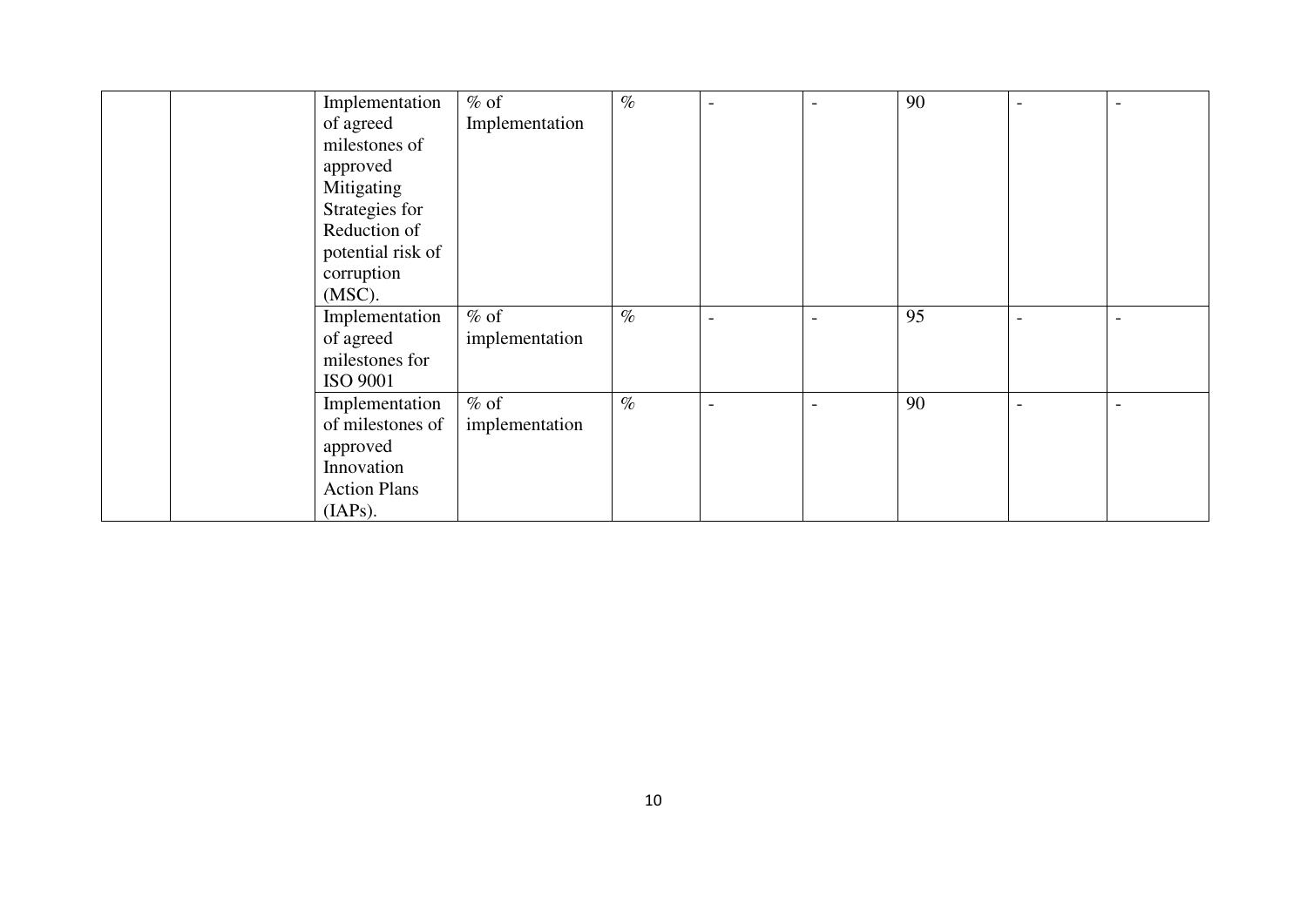#### **Section 4 (a): Acronyms**

| S.No. | Acronym      | <b>Description</b>                                        |
|-------|--------------|-----------------------------------------------------------|
|       | <b>AICRP</b> | All India Coordinated Research Project                    |
|       | <b>CGIAR</b> | Consultative Group on International Agricultural Research |
|       | <b>NBPGR</b> | National Bureau of Plant Genetic Resources                |
|       | <b>NARS</b>  | National Agricultural Research System                     |
|       | <b>DAC</b>   | Department of Agriculture and Cooperation                 |
|       | <b>SAUs</b>  | <b>State Agricultural Universities</b>                    |
|       | <b>SVUs</b>  | <b>State Veterinary Universities</b>                      |
|       | <b>DAHDF</b> | Department of Animal Husbandry Dairying and Fisheries     |
|       | <b>KVKs</b>  | Krishi Vigyan Kendras                                     |
| 10    | <b>NGOs</b>  | Non-Government Organization                               |
|       | <b>FTDs</b>  | <b>Fodder Technology Demonstrations</b>                   |
| 12    | <b>FLDs</b>  | <b>Front Line Demonstrations</b>                          |
| 13    | TFL          | <b>Truth Fully Labelled</b>                               |

#### **Section 4 (b): Description and definition of success indicators and proposed measurement methodology**

| S.No. | <b>Success Indicator</b>  | <b>Description</b>            | <b>Definition</b>         | <b>Measurement</b> | <b>General Comments</b> |
|-------|---------------------------|-------------------------------|---------------------------|--------------------|-------------------------|
| 1.    | Breeding and germplasm    | The genetic diversity of      | Indicator in relation to  | By number          | Attempt to develop      |
|       | lines evaluated           | different forage crops will   | evaluation of genetic     |                    | improved forage         |
|       |                           | be collected from different   | materials of forage crops |                    | cultivar/varieties      |
|       |                           | sources, characterized and    |                           |                    |                         |
|       |                           | utilized to develop varieties |                           |                    |                         |
|       |                           | for higher yield, quality     |                           |                    |                         |
|       |                           | and biotic and abiotic        |                           |                    |                         |
|       |                           | stresses                      |                           |                    |                         |
| 2.    | Entries tested in AICRP   | Genetic materials of forage   | Indicator in relation to  | By number          | Attempt to develop      |
|       | trials for multi-location | crops will be tested at       | evaluation of genetic     |                    | improved forage         |
|       | testing                   | different location for higher | materials of forage crops |                    | cultivar/varieties      |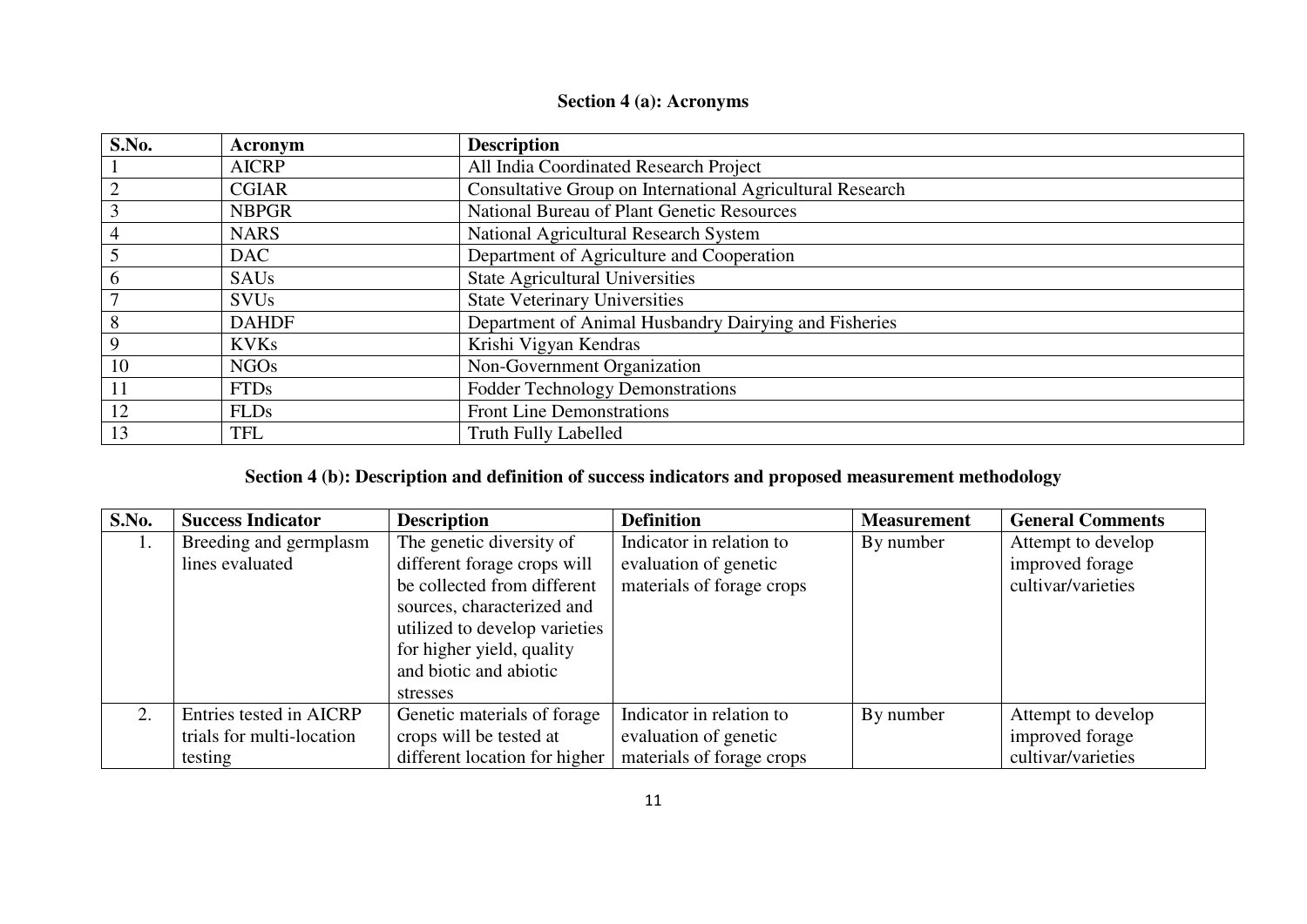|                  |                                                                 | yield, quality and biotic<br>and abiotic stresses                                                                                                                                                            |                                                                                                                                  |           |                                                                                     |
|------------------|-----------------------------------------------------------------|--------------------------------------------------------------------------------------------------------------------------------------------------------------------------------------------------------------|----------------------------------------------------------------------------------------------------------------------------------|-----------|-------------------------------------------------------------------------------------|
| 3.               | Lines identified for<br>unique traits                           | Genetic materials of forage<br>crops will be identified for<br>unique traits and to be<br>utilized for developing<br>varieties                                                                               | Indicator in relation to<br>evaluation of genetic<br>materials of forage crops                                                   | By number | Attempt to develop<br>improved forage<br>cultivar/varieties                         |
| $\overline{4}$ . | Entries contributed for<br><b>AICRP</b> multi-location<br>trial | Cultivars/lines of forage<br>crops will be tested at<br>different location for higher<br>yield, quality and stress<br>resistance                                                                             | Indicator related to<br>development of improved<br>forage cultivars                                                              | By number | Attempt to develop<br>improved forage<br>cultivar/varieties                         |
| 5.               | Varieties identified for<br>release                             | Entries will be tested under<br>advance varietal trial for<br>higher yield, quality and<br>stress resistance and based<br>on the performance<br>varieties will be identified<br>and released for cultivation | Indicator related to<br>development of improved<br>forage varieties                                                              | By number | Attempt to develop<br>improved forage<br>cultivar/varieties                         |
| 6.               | Breeder seed produced                                           | The action points for<br>production of high quality<br>seeds and planting<br>materials for forage crops                                                                                                      | Indicator related to high<br>quality forage seed<br>production                                                                   | By weight | Breeder seed production<br>as per indents received<br>from DAC                      |
| 7.               | Truthfully labeled seed<br>produced                             | The action points for<br>production of quality seeds<br>and planting materials for<br>forage crops                                                                                                           | Indicator related to quality<br>forage seed production                                                                           | By weight | As per resource<br>available and need of the<br>clientles                           |
| 8.               | Forage production<br>technologies tested                        | The action points will<br>include developing<br>management practices for<br>higher forage production<br>from arable and non-arable                                                                           | Indicator related to<br>development of forage<br>production technologies for<br>enhancing forage<br>productivity from arable and | By number | Bridging the gap in<br>demand and availability<br>of fodder in different<br>regions |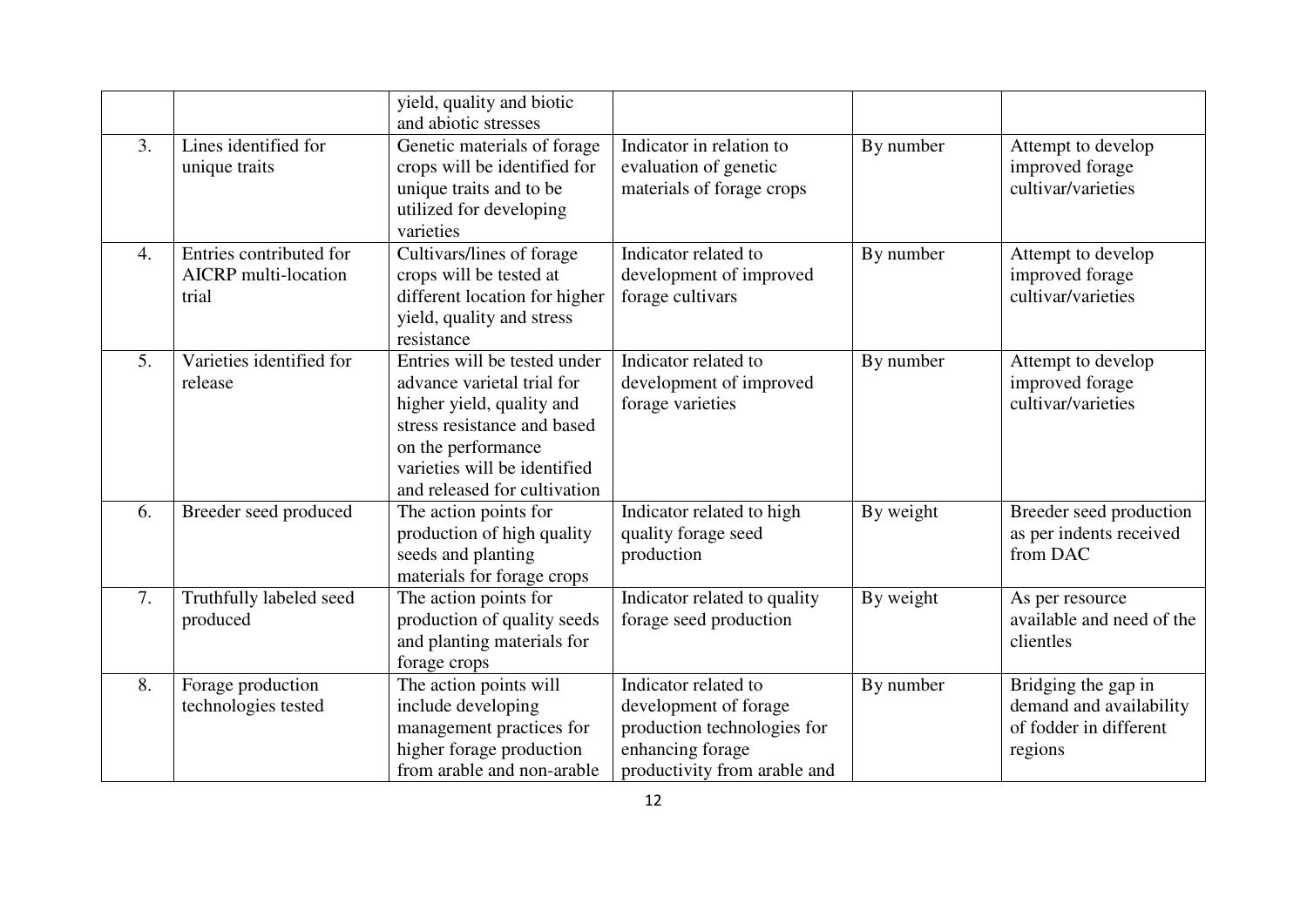|     |                                   | lands. Emphasis will be on<br>climate resilient forage<br>production, integrated<br>nutrient management,<br>silvopasture, hortipasture,<br>rangeland development etc                                                                                                                               | non-arable lands.                                                                                                                        |           |                                                                                                                                                                        |
|-----|-----------------------------------|----------------------------------------------------------------------------------------------------------------------------------------------------------------------------------------------------------------------------------------------------------------------------------------------------|------------------------------------------------------------------------------------------------------------------------------------------|-----------|------------------------------------------------------------------------------------------------------------------------------------------------------------------------|
| 9.  | Feeding systems tested            | Different feeding/grazing<br>formulae and strategies will<br>be tested in different<br>categories of ruminant<br>animals for improvement in<br>productive performances<br>and efficient utilization of<br>feed resources                                                                           | Indicator related to<br>developing niche based<br>feeding systems for livestock<br>leading to enhancement in<br>productive performances. | By number | Attempt for efficient<br>utilization of forage<br>resources for enhanced<br>livestock productivity                                                                     |
| 10. | Post harvest technology<br>tested | Post harvest management<br>and value addition to<br>improve forage utilization<br>and develop prototypes to<br>enhance ease in farm<br>operation and improve<br>forage productivity                                                                                                                | Indicator related to post<br>harvest management for<br>efficient utilization of forages                                                  | By number | Attempt for efficient<br>utilization of forage<br>resources for enhanced<br>livestock productivity                                                                     |
| 11. | Technologies<br>recommended       | Based on the performances<br>on higher forage<br>production, input use<br>efficiency, improvement in<br>natural resources, efficient<br>utilization of feed resources<br>and improved animal<br>production performances,<br>ease in farm operations etc,<br>technologies will be<br>identified and | Indicator related to overall<br>improvement/development in<br>forage production, feeding<br>and post-harvest adaptable<br>technologies   | By number | Bridging the gap in<br>demand and availability<br>of forages and attempt<br>for efficient utilization<br>of forage resources for<br>enhanced livestock<br>productivity |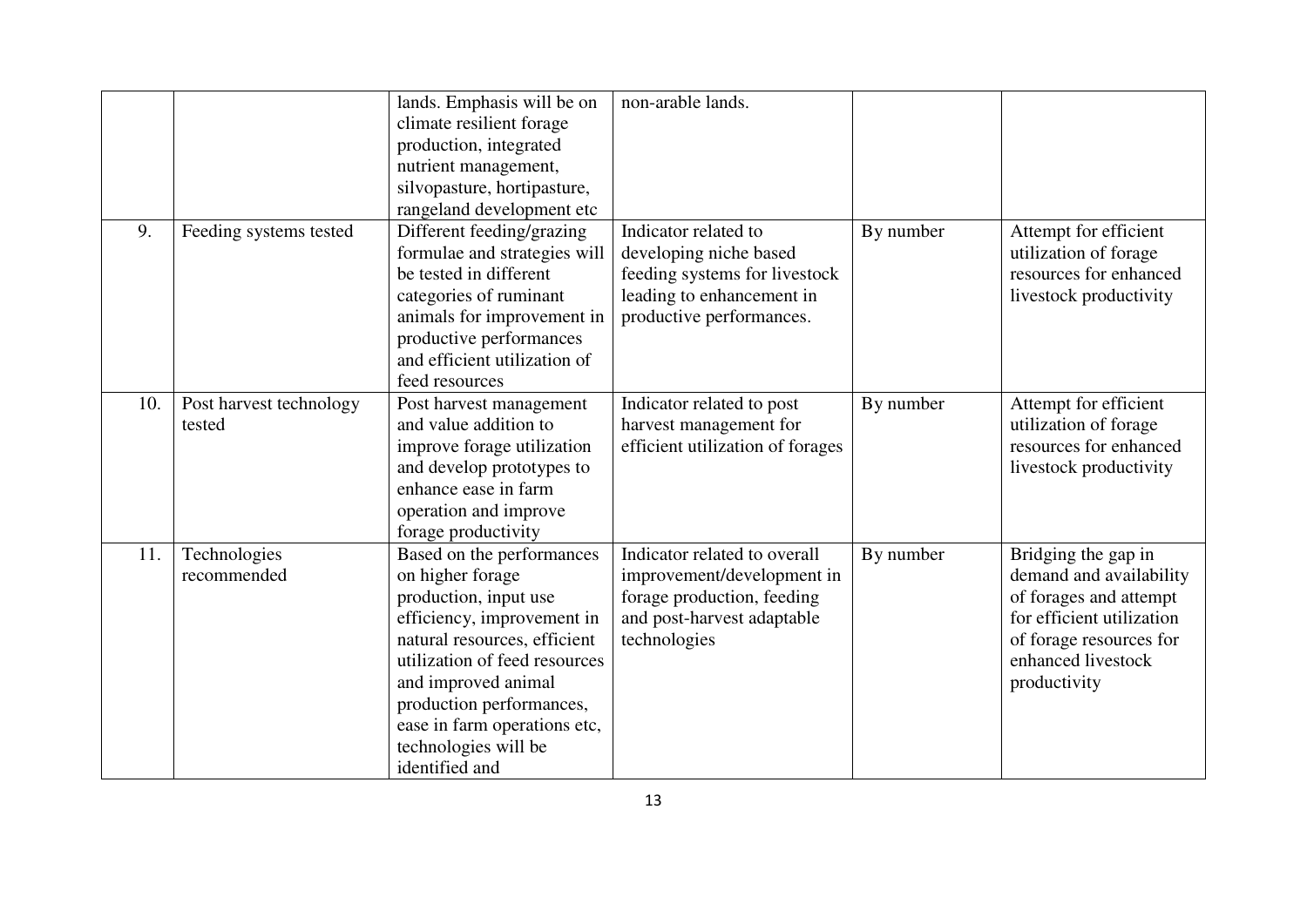|     |                                                         | recommended for<br>adoptions                                                                                                                                     |                                                                                                         |           |                                                                                         |
|-----|---------------------------------------------------------|------------------------------------------------------------------------------------------------------------------------------------------------------------------|---------------------------------------------------------------------------------------------------------|-----------|-----------------------------------------------------------------------------------------|
| 12. | Fodder Technology<br>Demonstrations (FTDs)<br>conducted | The action points will<br>include demonstrations on<br>adoptable forage<br>production and utilization<br>technologies to the famers                              | Indicator with respect to<br>transfer of technology on<br>forages and its utilisation and<br>its impact | By number | Attempts towards better<br>forage technology<br>dissemination and<br>capacity buildings |
| 13. | Trainings organized                                     | The action point will<br>include organization of<br>trainings on forage<br>production and utilization<br>for capacity building of<br>farmers/extension officials | Trainers training and capacity<br>building of various<br>stakeholders involved in<br>livestock keeping  | By number | Better adoption of<br>forage related<br>technologies                                    |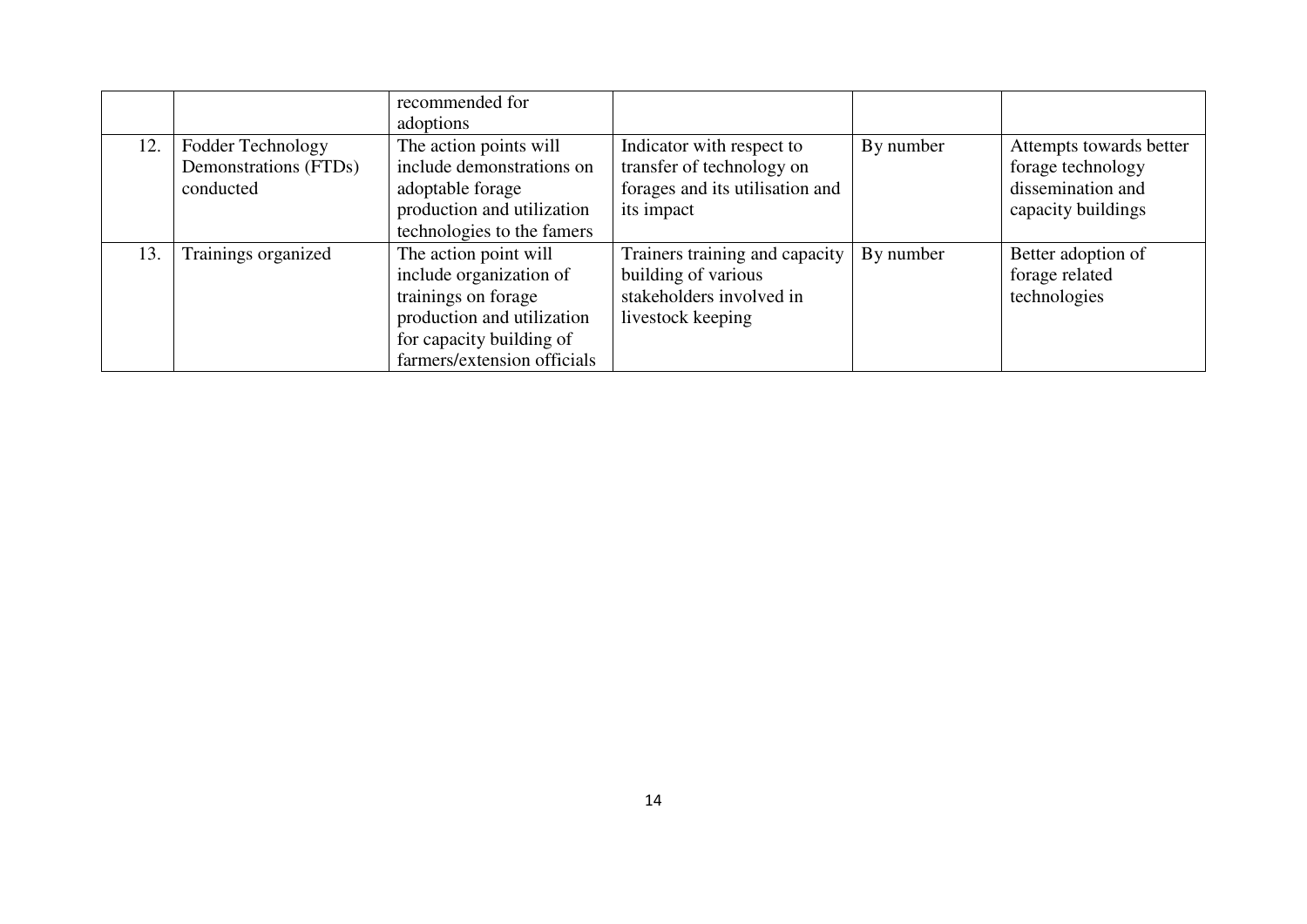|  |  | Section 5: Specific performance requirements from other departments that are critical for delivering agreed results |  |  |
|--|--|---------------------------------------------------------------------------------------------------------------------|--|--|
|  |  |                                                                                                                     |  |  |

| <b>Location</b><br><b>Type</b> | <b>State</b>                      | Organisation<br><b>Type</b>                | Organization<br><b>Name</b>                                                    | <b>Relevant</b><br><b>Success</b><br><b>Indicator</b> | What is your<br>requirement<br>from this<br>organization          | <b>Justification</b><br>for this<br>requirement                | <b>Please</b><br>quantify<br>vour<br>requirem<br>ent from<br>this<br>organizati<br>on | <b>What happens</b><br>if your<br>requirement is<br>not met |
|--------------------------------|-----------------------------------|--------------------------------------------|--------------------------------------------------------------------------------|-------------------------------------------------------|-------------------------------------------------------------------|----------------------------------------------------------------|---------------------------------------------------------------------------------------|-------------------------------------------------------------|
| International/<br>National     | Different<br>countries<br>/states | Research &<br>development/<br>Universities | <b>CGIAR</b><br>institutes, Bio-<br>diversity<br>international,<br>NBPGR, NARS | Breeding and<br>germplasm<br>lines<br>evaluated       | Procurement<br>& exchange<br>of germplasm                         | Required for<br>genetic<br>improvement<br>in forage<br>crops   |                                                                                       | Forage breeding<br>programmes will<br>be affected           |
| National                       | Delhi                             | Development<br>type                        | <b>DAC</b>                                                                     | Breeder seed<br>produced                              | Indented<br>quantity/carry<br>over                                | Required for<br>more seed<br>production                        |                                                                                       | Possibility of<br>less seed<br>production                   |
| National                       | Different<br>states               | Development<br>type                        | Different<br>departments and<br>agencies                                       | Truthfully<br>labelled seed<br>produced               | Demand for<br>TFL forage<br>seed                                  | Required as<br>incentive for<br>more TFL<br>seed<br>production |                                                                                       | Possibility of<br>less TFL seed<br>production               |
| National                       | Different<br>states               | Research $\&$<br>Development<br>type       | SAUs, SVUs,<br>DAHDF, KVKs,<br>NGOs/ Ministry<br>of Rural<br>Development       | Forage<br>production<br>technologies<br>tested        | Collaboration<br>and inter-<br>institute<br>outreach<br>/network/ | Required for<br>testing and<br>validation of<br>technologies   |                                                                                       | Technology<br>development<br>will be affected               |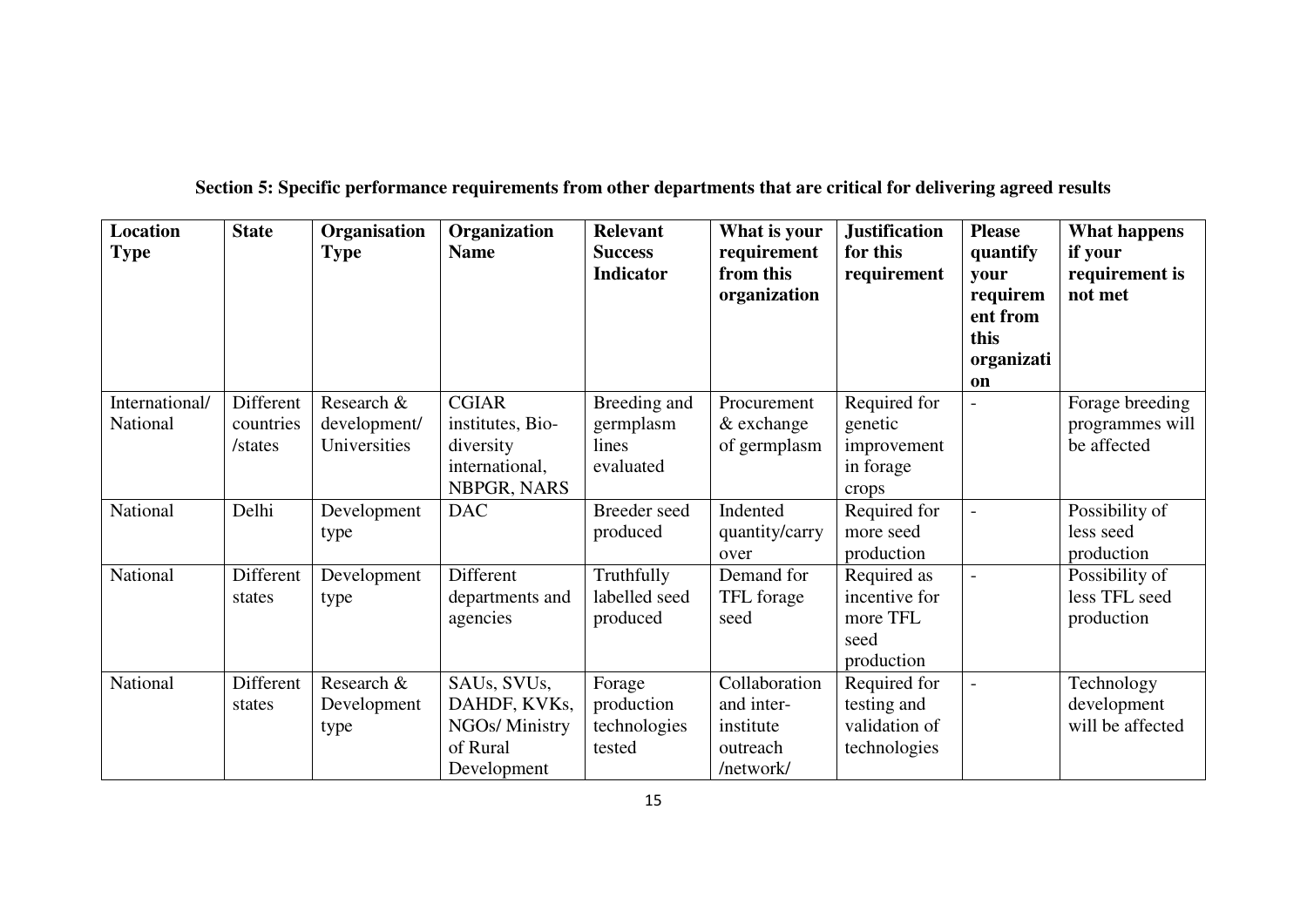|          |           |             | and State Gov.    |              | /coordinated   |               |                  |
|----------|-----------|-------------|-------------------|--------------|----------------|---------------|------------------|
|          |           |             | etc.              |              | programmes     |               |                  |
| National | Different | Research &  | DAHDF, KVKs,      | Post harvest | Collaboration  | Required for  | Post-harvest     |
|          | states    | Development | NGOs/ Ministry    | technology   | and inter-     | testing and   | technology       |
|          |           | type        | of Rural          | tested       | institute      | validation of | development      |
|          |           |             | Development       |              | outreach       | post-harvest  | will be affected |
|          |           |             | and State Gov.    |              | /network/      | technologies  |                  |
|          |           |             | etc.              |              | /coordinated   |               |                  |
|          |           |             |                   |              | programmes     |               |                  |
| National | Different | Research &  | DAC, SAUs,        | Fodder       | Financial $\&$ | For effective | FTDs will be     |
|          | states    | Development | <b>KVK</b>        | Technology   | other support  | implementatio | adversely        |
|          |           | type        |                   | Demonstratio | services       | n and         | affected         |
|          |           |             |                   | $ns$ (FTDs)  |                | promotion of  |                  |
|          |           |             |                   | conducted    |                | FTDs on the   |                  |
|          |           |             |                   |              |                | line of FLDs  |                  |
| National | Different | Research &  | SAUs, SVUs,       | Trainings    | Financial $\&$ | For provision | Farmers training |
|          | states    | Development | DAHDF, Dairy      | organized    | other support  | of fund for   | and capacity     |
|          |           | type        | federations/ milk |              | services       | farmers       | building of      |
|          |           |             | unions, State     |              |                | training and  | trainers will be |
|          |           |             | line departments  |              |                | capacity      | affected         |
|          |           |             | Ministry of       |              |                | building of   |                  |
|          |           |             | Rural             |              |                | trainers      |                  |
|          |           |             | Development       |              |                |               |                  |
|          |           |             | and State         |              |                |               |                  |
|          |           |             | Governments       |              |                |               |                  |